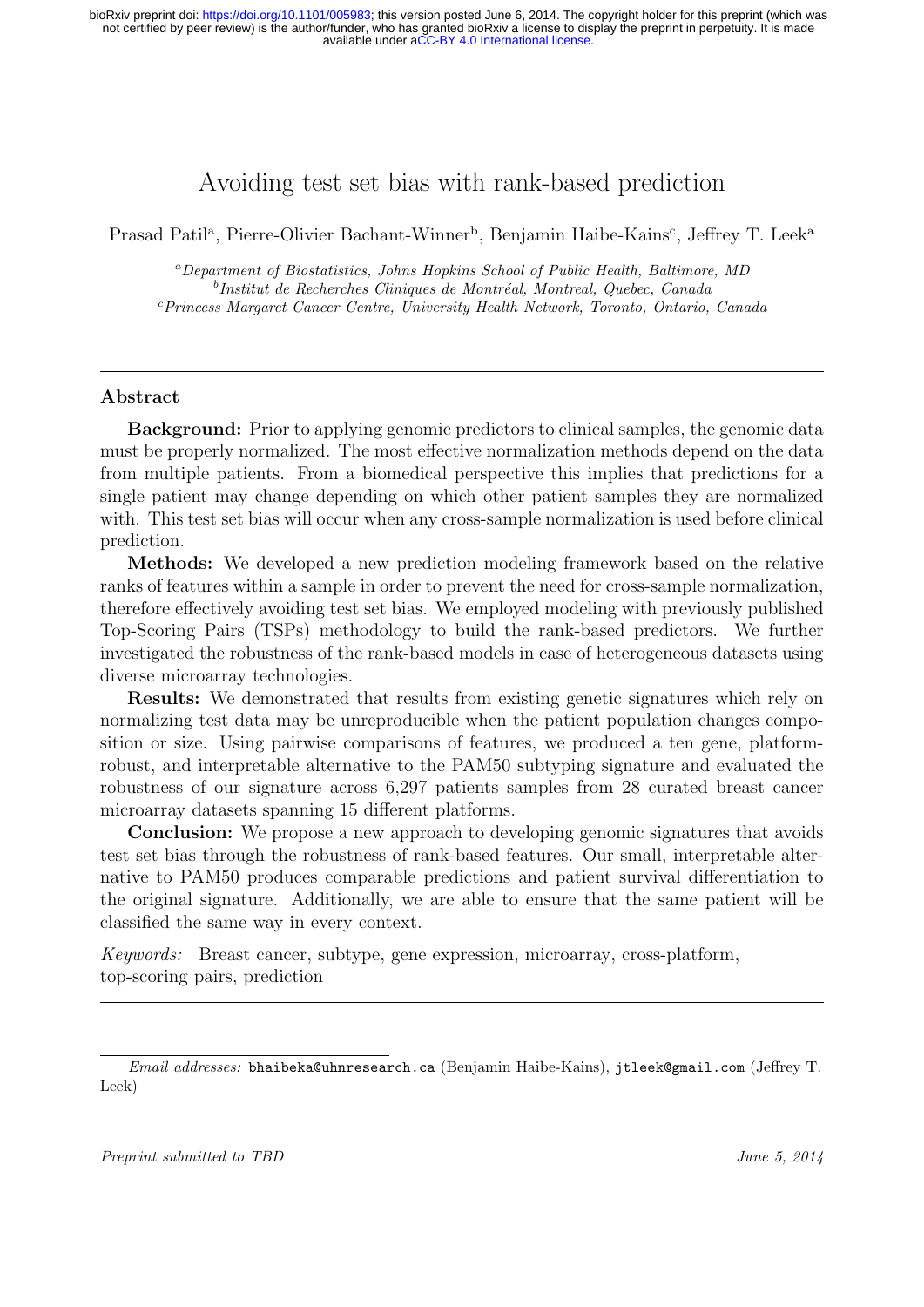#### Introduction

One of the most common barriers to the development and translation of genomic signatures is cross-sample variation in technology, normalization, and laboratories [1]. Technology, batch, and sampling artifacts have been responsible for the failure of genomic signatures [2, 3], unreproducibility of genomic results [4], and retraction of papers reporting genomic signatures [5]. Even highly successful signatures such as Mammaprint [6] have required platform-specific retraining before they could be translated to clinical use [7].



Figure 1: A description of how test set bias can alter class prediction for an individual patient. In panel a), we learn a model for predicting if a patient is in class R (red) or class B (blue). In our training data, the patients with darker grey features tend to be in class B, while the lighter patients are in class R. We develop a prediction rule from our training data and apply it to a new darker grey patient, we see that he is likely to be classified to class B. In panel b), we attempt to classify a single patient in the context of two different patient populations. We see that depending on the number and type of other patients in the population when we normalize the data, the resulting feature profile for our patient can be drastically different. This leads to different eventual classifications by our prediction rule. We contend that the ultimate classification of a patient should not depend on the characteristics of the test set, but rather solely on the characteristics of the patient himself.

An underappreciated source of bias in genomic signatures is test set bias [8]. Test set bias occurs when the predictions for any single patient depend on the data for other patients in the test set. For example, suppose that the gene expression data for a single patient is normalized by subtracting the mean expression across all patients in the test set. Then the normalized value for any specific gene for that patient depends on the values for all the patients they are normalized with. The result is that a patient may get two different predictions using the same data and the same prediction algorithm, depending on the other patients used to normalize the test set data (Figure 1).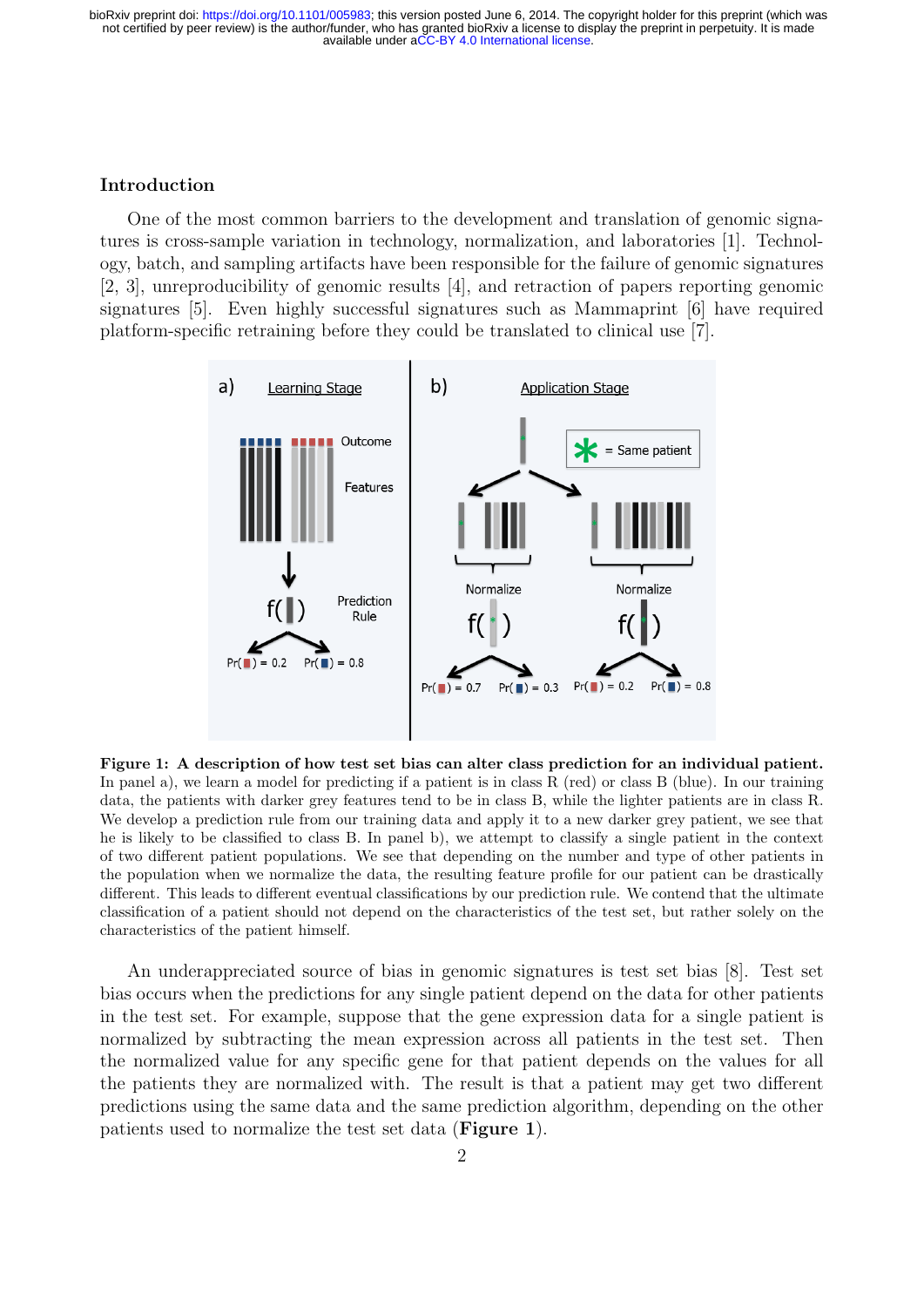Some normalization methods [9, 10] and some batch correction methods [11, 12] have addressed this issue by normalizing each sample against a fixed, or "frozen", set of representative samples. Unfortunately, these approaches can be applied only to specific platforms where large numbers of representative samples have been collected. But there are a large range of platforms for measuring gene expression in use by researchers [13]. Single sample normalization methods are not currently available for many of these platforms.

Even if these normalization methods were available, public measures of gene expression are frequently pre-processed using a range of methods for cleaning, normalization, and analysis, resulting in a range of expression values for the same gene across different platforms [14]. Although these datasets are easily accessible and meta-analyses have been shown to be very powerful [15, 16], platform-specific differences make it difficult to easily and reliably combine cross-platform datasets for such a purpose.

As a concrete example, we focus on the PAM50 signature for breast cancer subtyping [17] which is used to assign patients to one of five breast cancer molecular subtypes: Basal, Luminal A, Luminal B, Her2, Normal. We show that when the number of patients in the test set changes, the predictions for a single patient may change dramatically. We also show that variation in patient populations being predicted on also leads to test set bias.

We then discuss rank-based classifiers, without cross-sample normalization, as an alternative strategy to clinical prediction with genomic data. This approach avoids test set bias by eliminating cross-platform normalization. At the same time, the rank-based approach reduces the influence of platform-specific effects on measurements of gene expression. We show that rank-based subtyping has comparable cross-platform performance with and without normalization.

The simplest rank-based algorithms for prediction are based on pair-wise comparisons of sets of features [18]. We apply the algorithm used to create the PAM50 signature to predict histological grade and compare the approach with a strategy based on predicting with a small number of pairwise gene expression comparisons. We show that both algorithms produce comparable cross-platform performance. We show that the pair-based predictor is both easier to understand and more economical in terms of the number of genes used for prediction. We then develop a 5-pair based replacement for the PAM50 signature and evaluate its performance across 6,297 patients samples from 28 curated breast cancer microarray datasets spanning 15 different platforms curated in inSilicoDb [19, 20]. Our results show that simple rank-based predictors without normalization avoid test set bias and produce easy to interpret, economical, and platform-robust signatures.

## Methods

Pre-processing and normalization Pre-processing of the data consisted only of mapping the probe identifiers to NCBI Entrez Gene identifiers so that the probe annotation were consistent across all datasets. Probes were matched to their corresponding gene identifiers using jetset for Affymetrix platforms [21] while for the other platforms, probes with the most variant expression values were chosen for each gene, as previously published [20]. The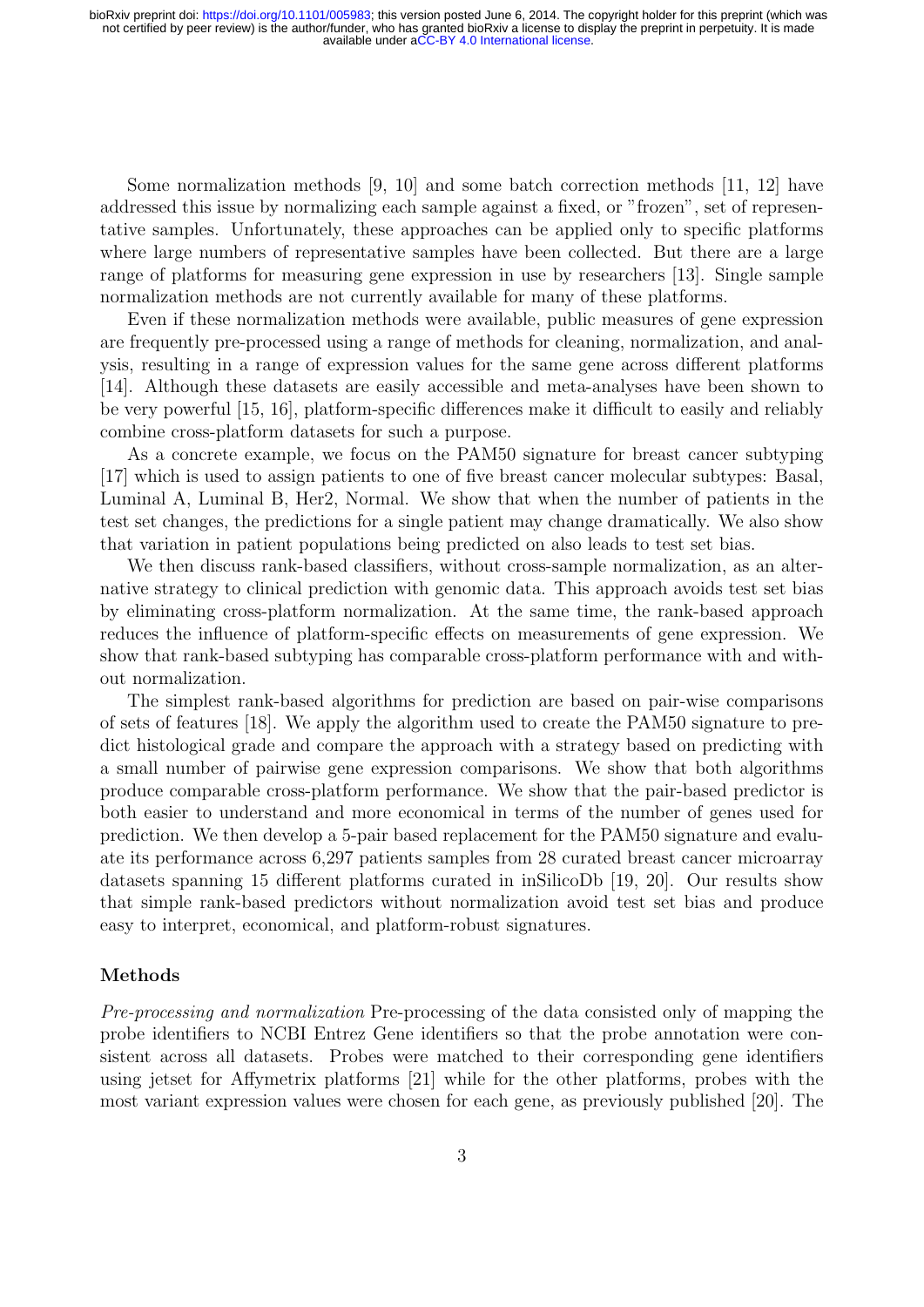number of unique genes ranged from ∼8,000 to ∼20,000 across our compendium of 28 curated datasets. In total, 29,124 genes were represented in at least one platform and 1,531 genes were represented across all technologies (the latter number is restricted by the size of low-density custom-made spotted arrays). Affymetrix datasets were normalized using frozen RMA [22] while, for the other platforms, the gene expression data were analyzed as published; these datasets were originally processed using different normalization approaches by different groups before the dataset was made publicly available. The lack of standardized normalization is representative of data that are available from publicly-available gene expression databases [13].

Feature creation and classification scheme Our approach is an extension of the top-scoring pairs and k-top-scoring pairs approaches. The original TSP method suggested one pair of genes that best differentiated classes [18]; k-TSP extended that to the top  $k$  pairs [23]. We calculated features based on pairwise comparisons of the gene expression levels of genes. Each pair was coded as zero if Gene  $A <$  Gene B and one if Gene  $A \geq$  Gene B. Models were fit using classification and regression trees [24], resulting in a decision-tree based subtype classifier. Additional information on our model building approach is available in the Supplementary Information.

Feature selection As we propose in our study to build a robust alternative to the PAM50 subtype classifier published by Parker *et al.* [17], we restricted our analysis to only probes that were present on the platform in question and were part of the original PAM50 subtyping signature. This choice was made to reduce the space of possible pairs, to make the comparison to the PAM50 signature more direct, and to allow the signature we develop to be directly applied to any sample subtyped with a PAM50 assay. Features were selected for the model using a greedy sequential algorithm based on classification and regression trees [25]. For each model fit, we divided the training data into a building and evaluation set. At step one, our algorithm fit a classification and regression tree (CART) model including each of the  $\binom{50}{2}$  $\binom{50}{2}$  = 1225 possible pairs as a single predictor. The pair with the best error rate on the evaluation set was included in the model. We next considered all models combining the first selected pair and all remaining pairs, and chose the second pair to be the pair that maximally improved accuracy in combination with the first selected pair. This process was continued until five pairs were selected.

Model trees to account for missing data across platforms Some genes that are measured on one platform are not measured on others. When predictors are built on a single platform, some of the features that are selected may not be present in the validation sets. To deal with the case when an entire pair is missing in a data set due to one or both of the genes not appearing in a particular platform, we used a model tree approach. We first determine the total set of N features estimated from our model selection process. Next, we fit  $2^N - 1$ models assuming all different possible patterns of missing genes (excluding models with fewer than two features). When attempting to predict on the target dataset, we use the model with the most available pairs. If all pairs are available this results in the default predictor. Further details and analysis appear in Supplementary Information.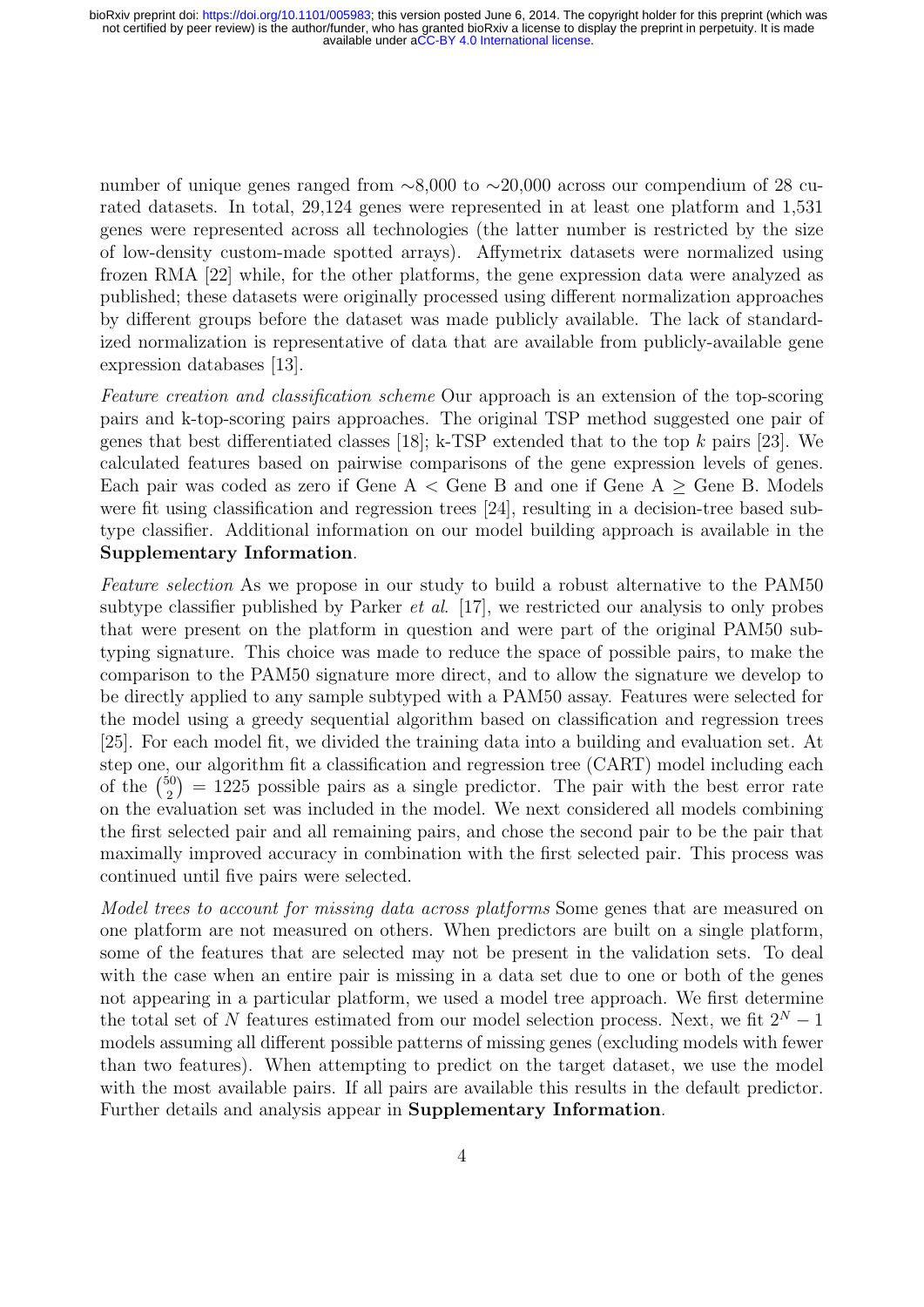Concordance and accuracy measures We measured the quality of our predictions on the basis of two separate measures: concordance with PAM50 subtypes and accuracy in predicting known pathology of the tumors. Since the PAM50 classifications are themselves predictions, we also examined surrogate measures of the efficacy of our model. ER status and histological grade is known to align with molecular subtypes, although the relationship is not one-toone [20]. We compared the prognostic value of the PAM50 classification and our rank-based subtype classifier to further assess the biomedical relevance of our new predictive framework.

Effect of test set size on classification without retraining When applying predictors on test sets across platforms, it is common to retrain the classifier or to re-normalize the test set to a common scale with the training set. However, in clinical practice, samples will be evaluated one at a time. We estimated the effect of evaluating predictors on sequentially collected test sets through a simulated case scenario where the test set arrived in groups of samples of of varying size.

Chimeric training set We established a common gene ID nomenclature across all platforms based on Entrez gene identifiers. Using these IDs we merged samples from multiple platforms and experiments to create chimeric training sets. We then built predictors using pairwise comparisons among the PAM50 genes on these chimeric data sets. Evaluation was performed out-of-sample on additional data both from experiments included in the training set and from completely independent experiments. We describe the value added by this approach in Supplementary Information.

Reproducible research All curated gene expression and clinical data are available through the InSilicoDb and are programatically available according to the standards of reproducible research [26]. All analyses were performed in the R programming language using Bioconductor [27] packages. The analysis is fully reproducible and can be replicated exactly using the supplementary data, code, and R markdown files [28]. The code to run this analysis is available at http://www.github.com/prpatil/testsetbias.

## Results

Study population We collected and curated gene expression microarray data representing 28 independent studies [29]. These datasets spanned 15 different proprietary platform types and a variety of platform versions and included a range of commercial and private manufacturers, spanning Affymetrix, Illumina, and Agilent as well as custom arrays. The data were collected from the Gene Expression Omnibus (GEO) [13], ArrayExpress [30], The University of North Carolina at Chapel Hill database (UNCDB), Stanford Microarray Database (SMD), and Journal and Authors' websites. Metadata was manually curated as previously described [29]. Experiments ranged from 43 to 1,992 patients, with a median of 131 patients and a total of patients subjects (Table 1).

## Normalization makes patient predictions depend on other patients' data

Consider the PAM50 signature [31]. The class assignment for a new patient is made by calculating a measure of closeness between the new patient and the average patient profile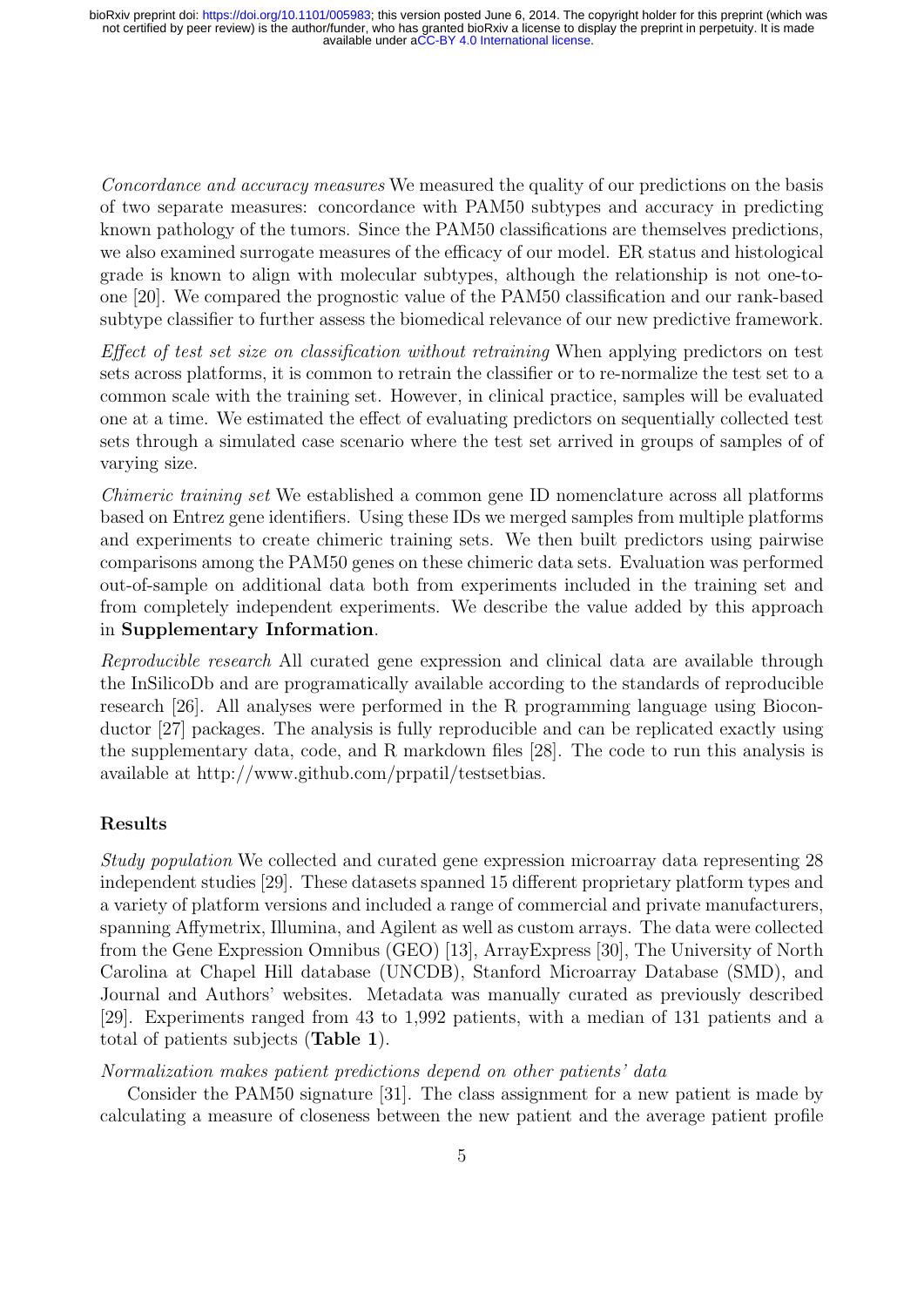| Summary       |
|---------------|
| 6,297         |
| 57.29 (13.42) |
| 7.22(4.86)    |
| 2.52(1.43)    |
|               |
| 1,871         |
| 2,857         |
| 1,569         |
|               |
| 525           |
| 1,642         |
| 2,226         |
| 1,904         |
|               |
| 3,635         |
| 1,556         |
| 1,106         |
|               |
| 766           |
| 656           |
| 4,875         |
|               |
| 496           |
| 1,437         |
| 4,364         |
|               |
| 1,254         |
| 927           |
| 2,007         |
| 1,813         |
| 296           |
|               |

Table 1: Baseline characteristics of curated dataset Abbreviations: ER - estrogen receptor status; Her2 - human epidermal growth factor receptor 2 status; Node - whether or not cancer has spread to lymph nodes; PGR - progesterone receptor status; RFS - recurrence-free survival time. Age, RFS, Tumor Size are given as means with standard deviations. <sup>1</sup>due to the ambiguity of grade 2, we chose to build all prediction models for grades 1 and 3 only. <sup>2</sup>subtypes as predicted by PAM50 with scaling.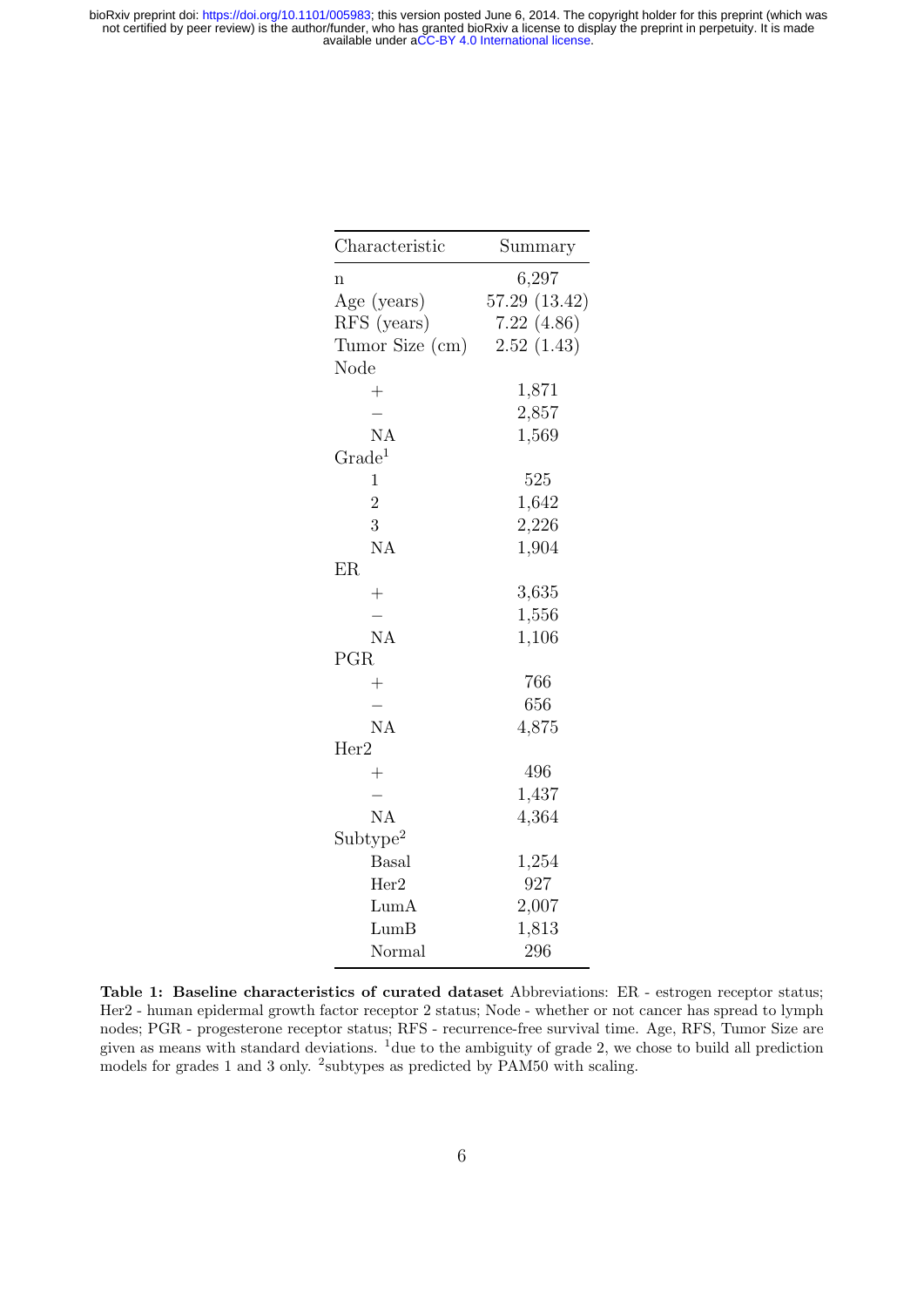in each class, then choosing the class that was closest to the sample. For example, PAM50 consists of 50 genes and predicts five classes, so each class centroid is a profile of the average expression of each of the 50 genes. The authors used correlation as a measure of closeness for a given sample to each class centroid. This is the step that necessitates suitable rescaling of the test data before predictions are made.

We considered two scenarios which illustrate how PAM50 can produce varying subtype predictions for a single patient if you change the data for other patients used in normalization. We used data from  $GSE7390$  (n=198), an experiment conducted using the Affymetrix hgu133plus2 microarray. In each experiment, we normalized the gene expression measurements in the test set to fall between 0 and 1.

First we created predictions where we normalized all patients together. Then we calculated predictions for the same patients when normalized in smaller groups (n=2,10,20,40,80,100,120) and measured the concordance between the predictions for the exact same sample between these two analyses. When normalized in small batches, the predictions for the same patient changed compared to the case where all patients were normalized together (Figures 2).



Figure 2: This plot establishes that the predictions for an individual or population can change depending on how many patients are included in the normalization step. We first predicted the PAM50 subtype on an entire set of patients (Affymetrix hgu133plus2; GSE7390; n=198). We then took 100 random samples of patient subsets ranging from 2-120 patients and predicted their subtypes with data normalization. We compared this newly predicted subtype to each patient's originally predicted subtype and calculated agreement. Actual data are jittered and overlayed on the boxplot. We find that there is significant variation in percent concordance when a small subset of patients is subtyped in comparison to the entire patient population.

Next we predicted on patient populations that varied in the distribution of ER status. Again we applied the PAM50 predictor to the entire test set. Then we created subsets of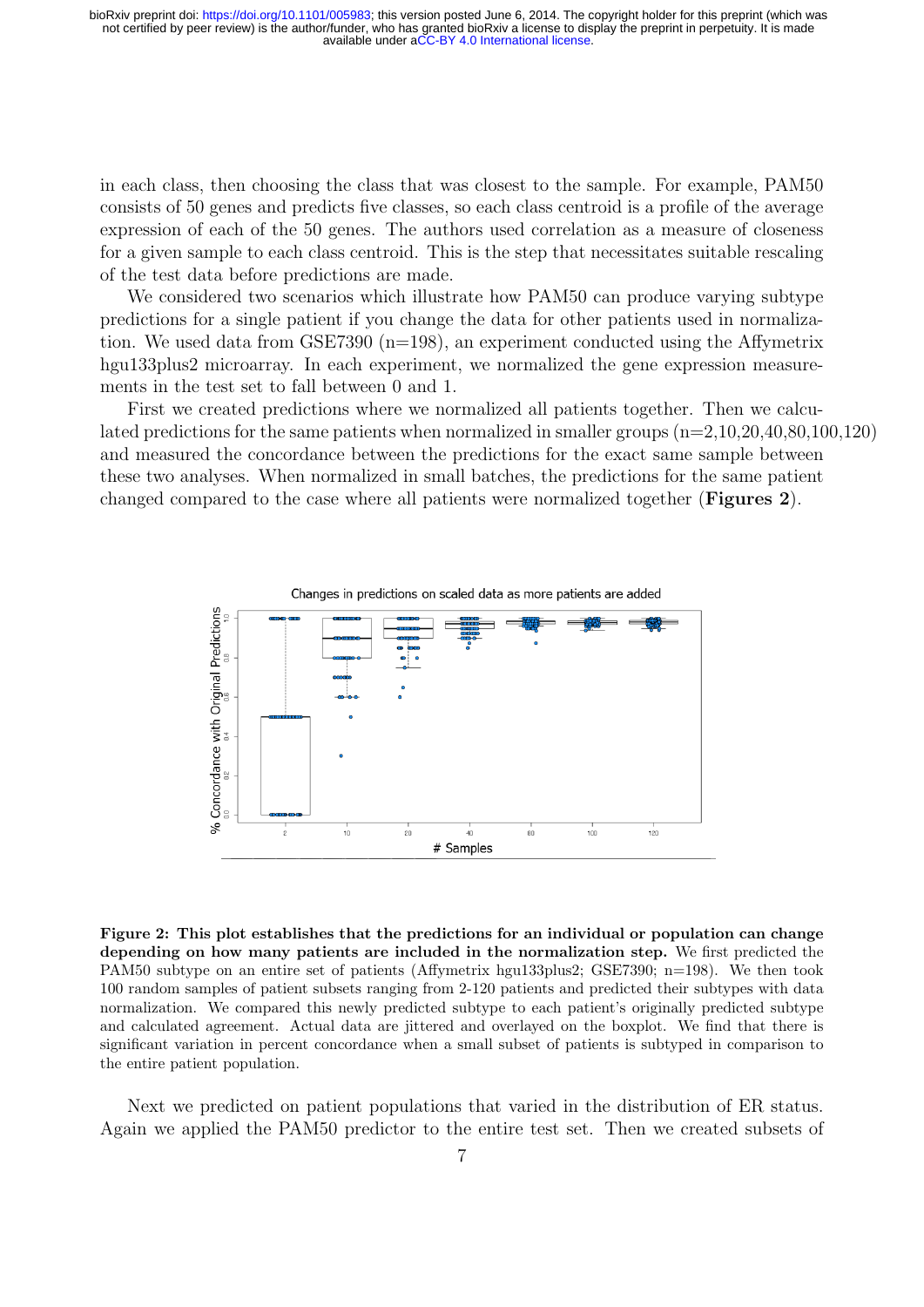the entire test set with differing numbers of ER-negative patients and applied the predictor to each subset. When the percentage of ER-negative patients in the subset matched the percentage in the entire test set, patient subtypes best agreed with the original predictions on the entire test set. However, when the ER status of the other patients in the test set varied, the predictions for the same patient were often different (Figures 3).



Figure 3: This plot establishes that the predictions for an individual or population can change if the patient population in the test set changes. We first predicted the PAM50 subtype on an entire set of patients (Affymetrix hgu133plus2; GSE7390; n=198). We then took 100 random samples each of 40 patients and varied the percentage of ER-positive and ER-negative patients in the sample. That is, 0% on the X-axis corresponds to  $0\%$  (0/40) ER-negative patients and 100% (40/40) ER-positive patients in the sample. We then predicted subtype on this subset and compared these newly predicted subtypes to the original predictions. The average concordance is plotted with  $+/-$  1SE bands. We note that the original population is 32% ER-negative, which is where we see close to maximal concordance.

#### For PAM50 predictions using gene ranks, ignoring normalization is platform-robust

When PAM50 was proposed, the authors chose to calculate similarity based on Spearman correlation [31]. Spearman correlation calculates the correlation between the ranks of the two sets of gene expression measurements rather than correlation between the actual values. We hypothesized that this rank-based prediction would be immune to some changes of scale across platforms and other platform-specific artifacts.

To evaluate this hypothesis we used the previously proposed PAM signature building procedure to build a genomic signature for tumor grade again using  $GSE7390$  (n=198) . We built the model on samples measured with Affymetrix and examined the accuracy across other major microarray platforms like Agilent (ISDB10845; n=337) and Illumina  $(ISDB10278; n=1.992)$ .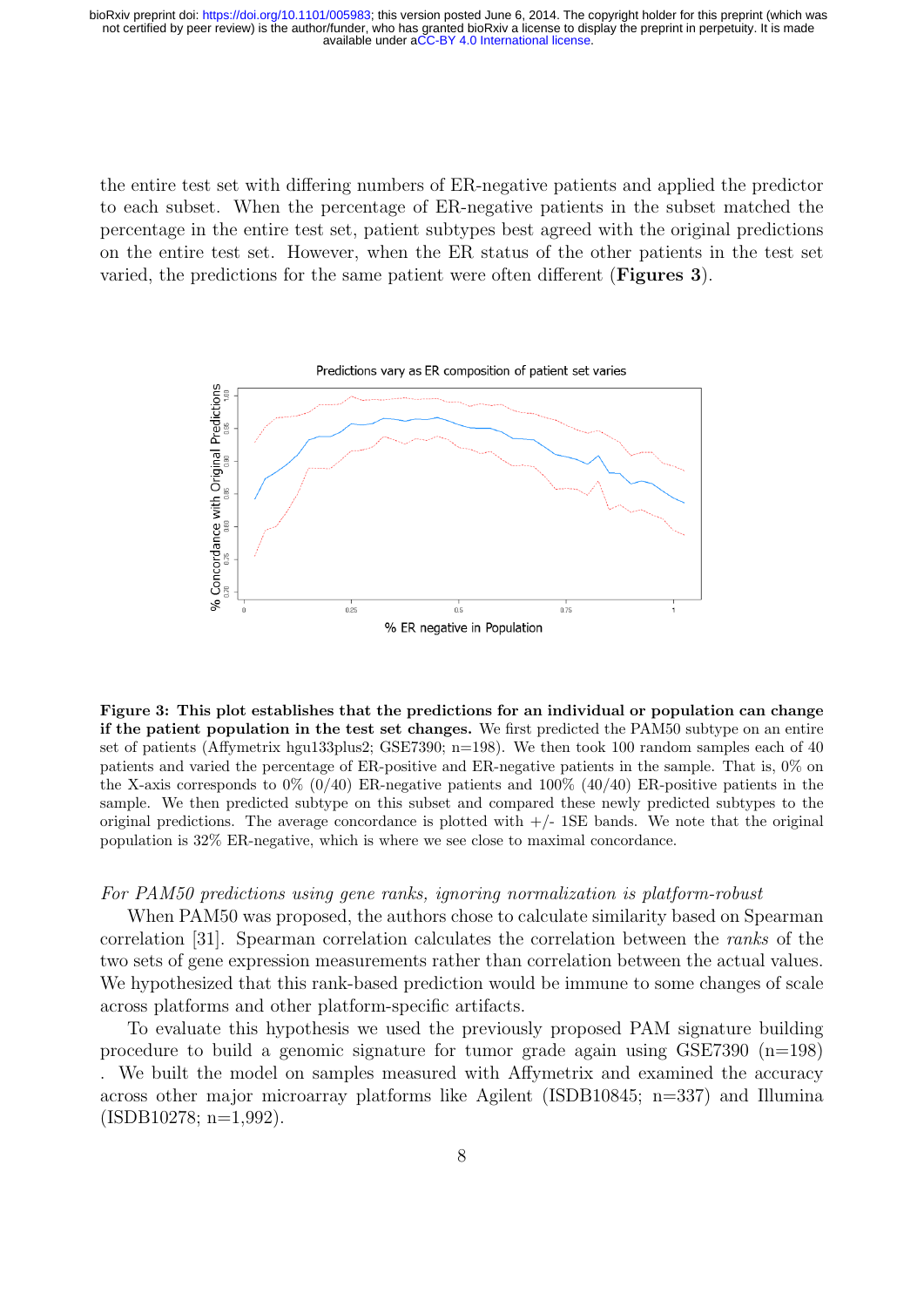To predict, we used Spearman correlation in both cases to mimic how the PAM50 signature is used [31]. We predicted new patient samples using our PAM signature for grade both with (red) and without (blue) normalization. We observed that the normalized and un-normalized predictions performed similarly across platforms (Figures 4)



Figure 4: Comparison of accuracy by tumor grade for each of PAM normalized, PAM unnormalized, and the 5-pair TSP model. We see that all three models vary amongst a similar range in their ability to correctly classify tumor grade. We view this as evidence that the purely rank-based procedures (PAM50 unscaled and TSP) perform comparably to a PAM model applied in the traditional manner.

If we do not perform normalization, each patient's prediction will depend only on their own data. Since the rank based PAM approach performs similarly without normalization, we propose to use unnormalized, rank based approaches for building prediction signatures.

## Simpler rank-based subtyping with pairwise comparisons

PAM50 calculates a prediction by computing the distance from the observed ranks for fifty genes to the centroid ranks for each potential class. It then assigns a patient to the class with the highest correlation. Visually this means that the relative ranks for the fifty genes are plotted against the ranks for each centroid (Figure 5) and the ranking that shows the most correlation is selected. In the example in Figure 5 the patient would be assigned to the Luminal A subtype since their sample was most correlated with the gene centroid for the Luminal A class. But it remains unclear how each gene is contributing to the choice.

We applied the top-scoring pair modeling approach to simplify this signature [18]. We searched for pairs of features whose relative ranking would predict which class the patient should be assigned to (as detailed in the Methods section) to predict tumor grade. In both this setting and later with intrinsic tumor subtype, we chose to build a chimeric data set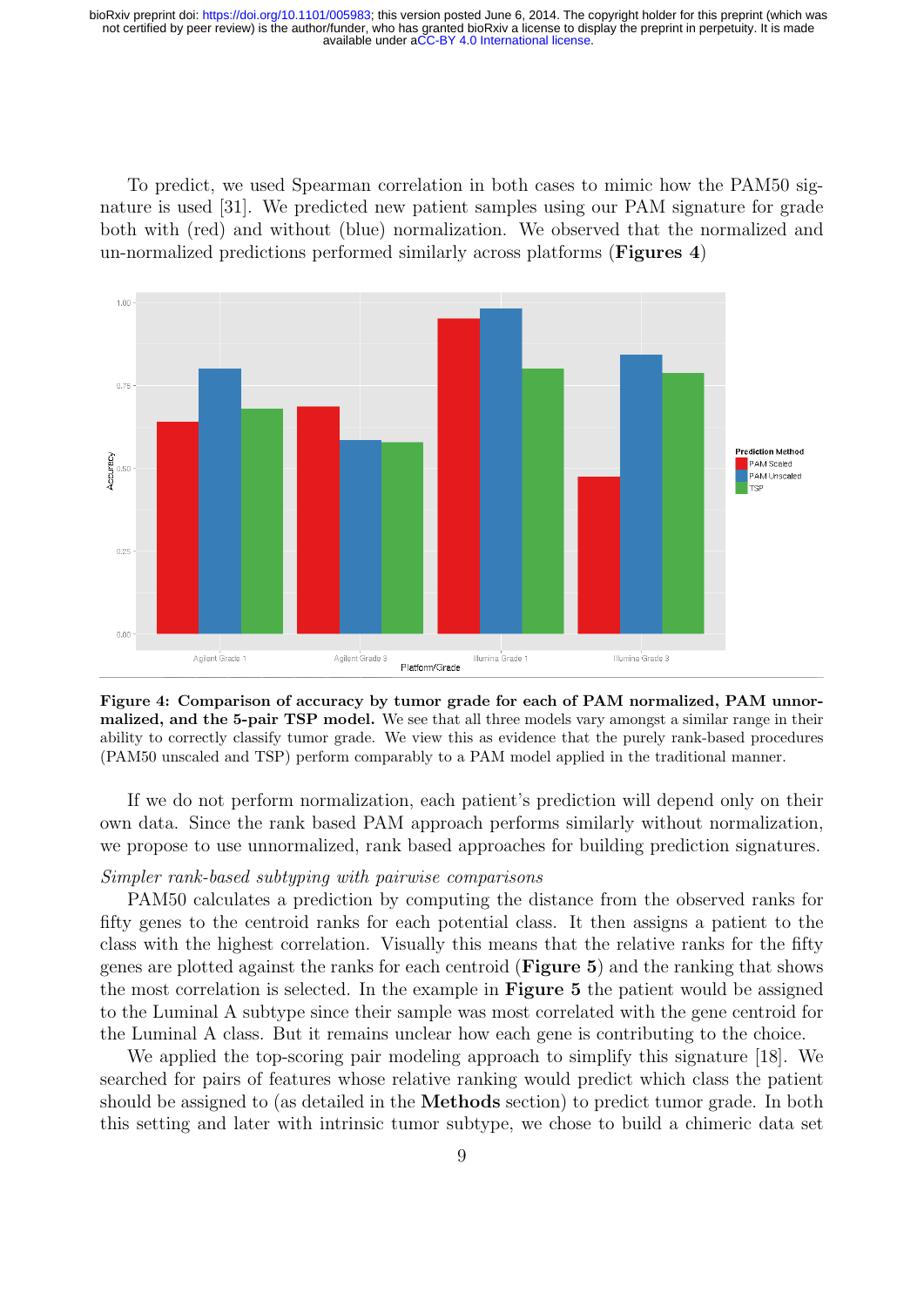

Figure 5: This is a visual description of how the predicted subtype would be chosen for a single patient by the PAM50 predictor. First, the ranks of each of the PAM50 genes in a single patient are compared with the ranks of the PAM50 centroids for each class. For each subtype centroid, the Spearman correlation is calculated. This patient would be classified to Luminal A, as the patient's gene expression profile is most correlated with the gene centroid for that class.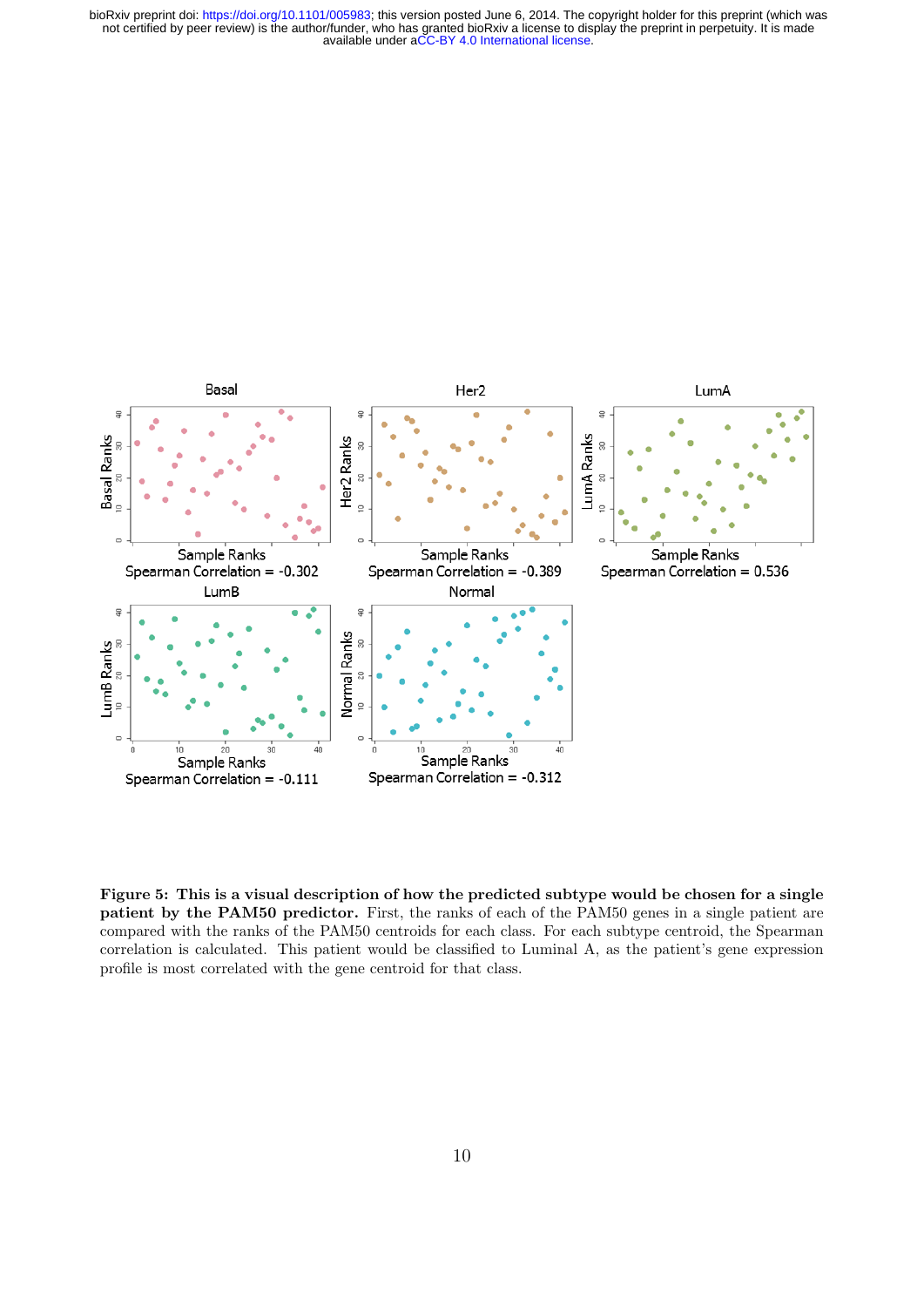consisting of samples from multiple platforms to train the model  $(n=1,248)$  over 8 datasets). The goal was to increase the training sample size and improve the accuracy of our predictor (Supplementary Information).

We took the same approach for building a PAM50 substitute predictor as we did when we built a tumor grade predictor above, except we trained our five-pair TSP model on existing PAM50 predictions. We also limited our analysis to the fifty genes that comprise PAM50, primarily so that our predictor could be applicable anywhere where the PAM50 would be used. Our final five-pair TSP decision tree model is shown in Figure 6. In this model it is easier to understand how each gene contributes to the prediction for a patient. At each node, we check whether or not the given gene pair relationship is true in that patient. If it is true, we go right from the node and check the next relationship. If false, we go left.



Figure 6: The final decision tree of 5-pair TSP model for intrinsic tumor subtype. With a decision tree, one can examine exactly how a subtype was calculated for a patient based on their gene expression profile. Each node in the tree checks which gene in a pair is expressed higher than the other. The next node to the right or left is chosen based on the result of the previous pairwise relationship, and this is repeated until a subtype is predicted. It is easier to understand how each gene contributes to the eventual prediction.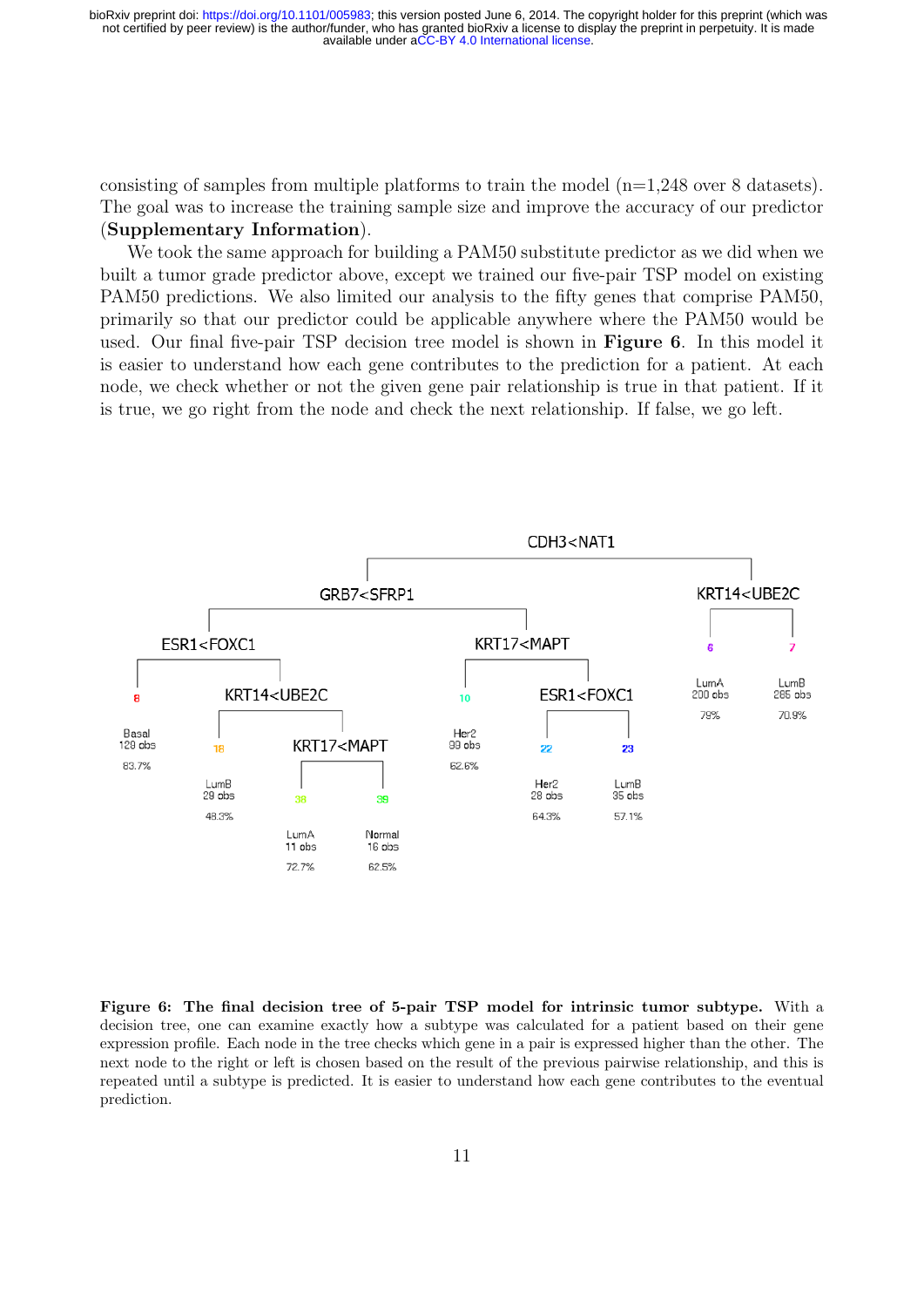#### Evaluating pair-based signatures

When we used the same procedure to build a pair-based predictor for tumor grade we observed very similar accuracy results for tumor grade as compared with the PAM scaled or unscaled models (Figure 4). After building the TSP model on the chimeric training set as described in the methods section, we applied the TSP predictor to patient samples measured on a range of platforms. We compared our predictions with the original, scaled PAM50 predictions. Here the measure is not accuracy of subtype, but concordance with the original PAM50 predictions. Our predictions show agreement with the original PAM50 predictions amongst the major Affymetrix, Illumina, and Agilent platforms (Figure 7). Older platforms and data set showed more discrepancies.



**TSP Model Accuracy** 

Figure 7: Boxplots of concordance between subtypes predicted by the 5-pair TSP and by the original, scaled PAM50 across platforms. The predictor was built with a chimeric mixture of data from multiple platforms. Each dot represents the accuracy comparing this chimeric TSP to the original, scaled PAM50 classification for one study. The 5-pair TSP agrees fairly well across the three major microarray platforms (Affymetrix, Agilent, Illumina).

Next we compared the ability of the subtypes predicted by PAM50 normalized, PAM50 unnormalized, and our five pair predictor to differentiate survival. We applied all three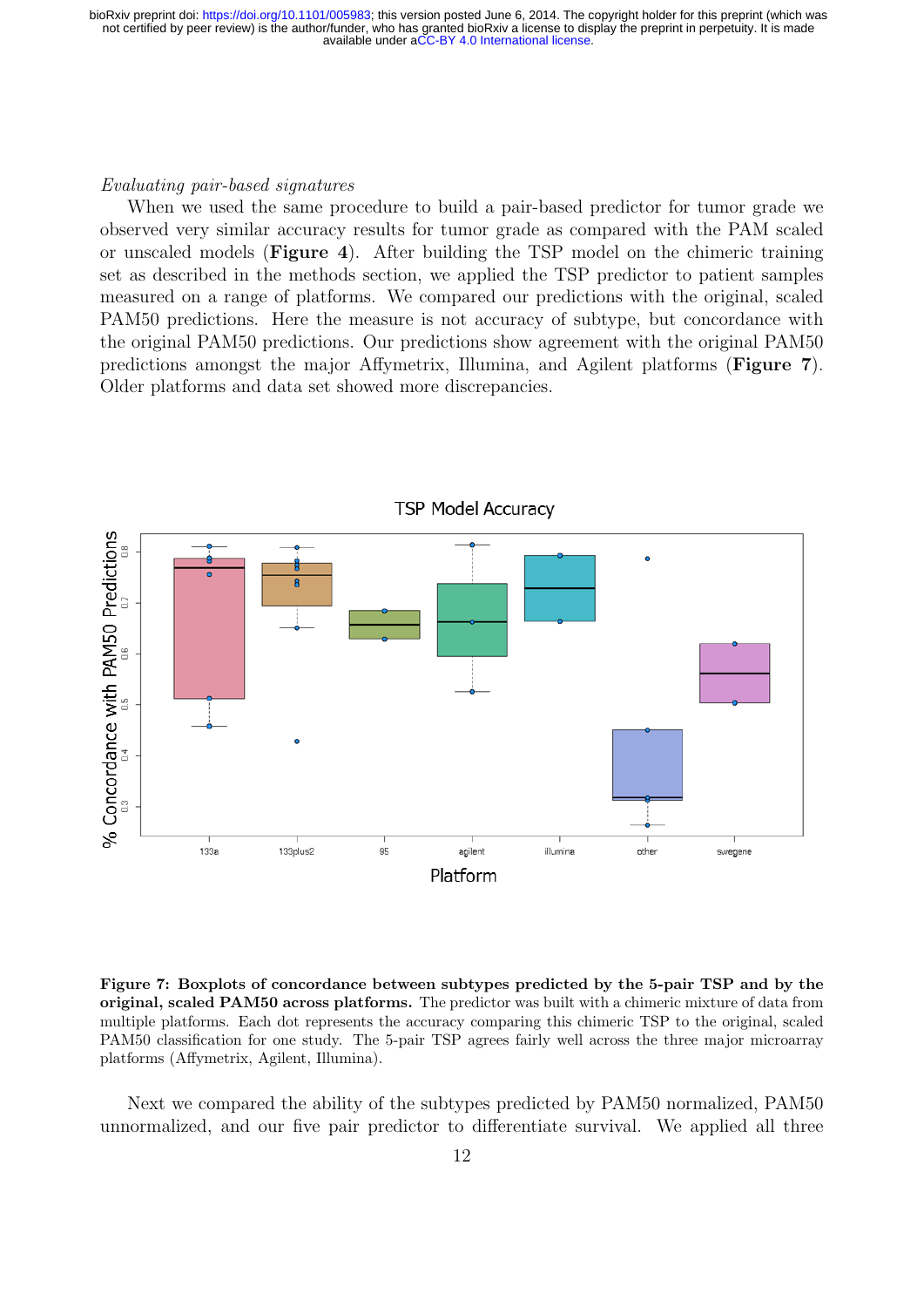predictors to all samples (n=6,297 over 28 platforms). We found that PAM50 predicted subtypes and 5-pair TSP subtypes are informative for survival (Supplementary Information). The hazard ratios calculated by Cox proportional hazards models show that all three models are capable of differentiating survival, with similar hazard ratios across all three approaches (Figure 8).



Figure 8: Forest plot of hazard ratios and 95% CIs for each subtype under each classifier. Points are proportional to the sample size in each classified subtype, and Luminal A is used as the reference category for each classifier. Each hazard ratio is significantly different from one, and each subtyper differentiates survival in each subtype comparably.

## Conclusion

Applying PAM50 without scaling is a simple way to avoid the test set bias that can befall any traditional prediction method that depends on data scaling and normalization. We demonstrate that modeling with rank-based features directly maintains this advantage and can additionally produce a simpler and more interpretable model that performs comparably well. Since a key function of PAM50 subtyping is to differentiate survival time amongst patients, the similarity of the hazard ratios in Figure 8 confirms that our TSP-based model produces comparable and useful results.

Other endeavors to reduce the PAM50 signature while maintaining accuracy, such as the three-gene SCM [29], remain completely dependent on data normalization. Here we created a simple 5-pair replacement for PAM50 that can be applied to any sample that has already been assayed with the PAM50 technology. Our predictor has the advantages that (1) it is designed to be applied without normalization and does not suffer from test set bias, (2) it uses fewer genes than the PAM50 signature, and (3) it is easier to interpret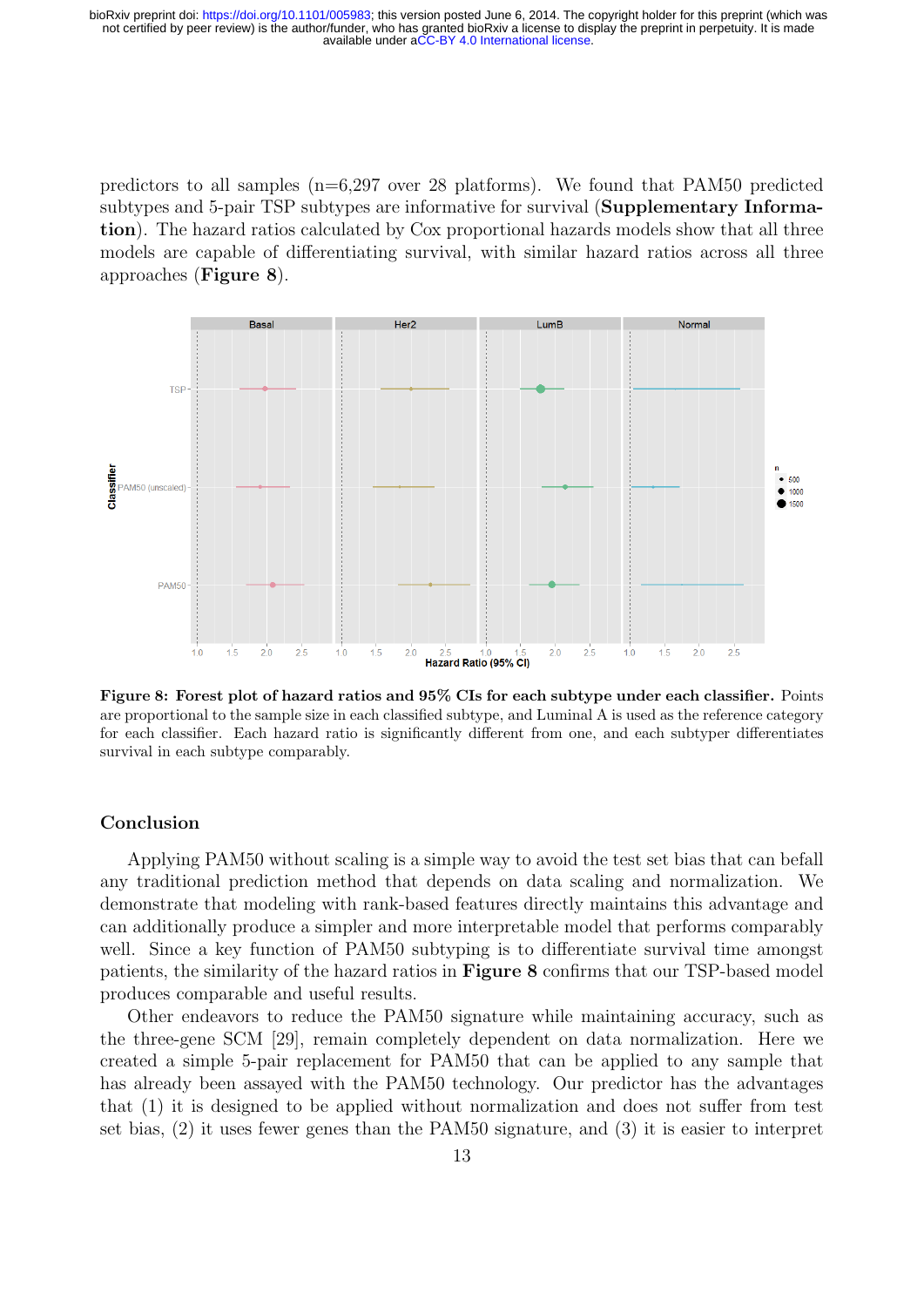the relationship between individual gene expression measurements and the predicted class (Figure Figure 6). Our assay performs similarly in terms of both subtyping concordance and survival differentiation to both the original PAM50 signature both with and without normalization.

## Acknowledgements

This study used data generated by METABRIC; we thank the British Columbia Cancer Agency Branch for sharing these invaluable data with the scientific community.

#### References

- [1] I. J. Majewski, R. Bernards, Taming the dragon: genomic biomarkers to individualize the treatment of cancer, Nat. Med. 17 (3) (2011) 304–312.
- [2] E. F. Petricoin, A. M. Ardekani, B. A. Hitt, P. J. Levine, V. A. Fusaro, S. M. Steinberg, G. B. Mills, C. Simone, D. A. Fishman, E. C. Kohn, L. A. Liotta, Use of proteomic patterns in serum to identify ovarian cancer, Lancet 359 (9306) (2002) 572–577.
- [3] K. A. Baggerly, J. S. Morris, S. R. Edmonson, K. R. Coombes, Signal in noise: evaluating reported reproducibility of serum proteomic tests for ovarian cancer, J. Natl. Cancer Inst. 97 (4) (2005) 307–309.
- [4] S. Michiels, S. Koscielny, C. Hill, Prediction of cancer outcome with microarrays: a multiple random validation strategy, Lancet 365 (9458) (2005) 488–492.
- [5] P. Sebastiani, N. Solovieff, A. Puca, S. W. Hartley, E. Melista, S. Andersen, D. A. Dworkis, J. B. Wilk, R. H. Myers, M. H. Steinberg, M. Montano, C. T. Baldwin, T. T. Perls, Genetic signatures of exceptional longevity in humans, Science 2010.
- [6] L. J. van 't Veer, H. Dai, M. J. van de Vijver, Y. D. He, A. A. Hart, M. Mao, H. L. Peterse, K. van der Kooy, M. J. Marton, A. T. Witteveen, G. J. Schreiber, R. M. Kerkhoven, C. Roberts, P. S. Linsley, R. Bernards, S. H. Friend, Gene expression profiling predicts clinical outcome of breast cancer, Nature 415 (6871) (2002) 530–536.
- [7] A. M. Glas, A. Floore, L. J. Delahaye, A. T. Witteveen, R. C. Pover, N. Bakx, J. S. Lahti-Domenici, T. J. Bruinsma, M. O. Warmoes, R. Bernards, L. F. Wessels, L. J. Van't Veer, Converting a breast cancer microarray signature into a high-throughput diagnostic test, BMC Genomics 7 (2006) 278.
- [8] L. Lusa, L. M. McShane, J. F. Reid, L. De Cecco, F. Ambrogi, E. Biganzoli, M. Gariboldi, M. A. Pierotti, Challenges in projecting clustering results across gene expression–profiling datasets, Journal of the National Cancer Institute 99 (22) (2007) 1715–1723.
- [9] M. N. McCall, B. M. Bolstad, R. A. Irizarry, Frozen robust multiarray analysis (frma), Biostatistics 11 (2) (2010) 242–253.
- [10] S. R. Piccolo, Y. Sun, J. D. Campbell, M. E. Lenburg, A. H. Bild, W. E. Johnson, A single-sample microarray normalization method to facilitate personalized-medicine workflows, Genomics 100 (6) (2012) 337–344.
- [11] J. T. Leek, W. E. Johnson, H. S. Parker, A. E. Jaffe, J. D. Storey, The sva package for removing batch effects and other unwanted variation in high-throughput experiments, Bioinformatics 28 (6) (2012) 882–883.
- [12] H. S. Parker, H. C. Bravo, J. T. Leek, Removing batch effects for prediction problems with frozen surrogate variable analysis, arXiv preprint arXiv:1301.3947.
- [13] T. Barrett, S. E. Wilhite, P. Ledoux, C. Evangelista, I. F. Kim, M. Tomashevsky, K. A. Marshall, K. H. Phillippy, P. M. Sherman, M. Holko, A. Yefanov, H. Lee, N. Zhang, C. L. Robertson, N. Serova, S. Davis, A. Soboleva, NCBI GEO: archive for functional genomics data sets–update, Nucleic Acids Res. 41 (Database issue) (2013) D991–995.
- [14] D. B. Allison, X. Cui, G. P. Page, M. Sabripour, Microarray data analysis: from disarray to consolidation and consensus, Nat. Rev. Genet. 7 (1) (2006) 55–65.